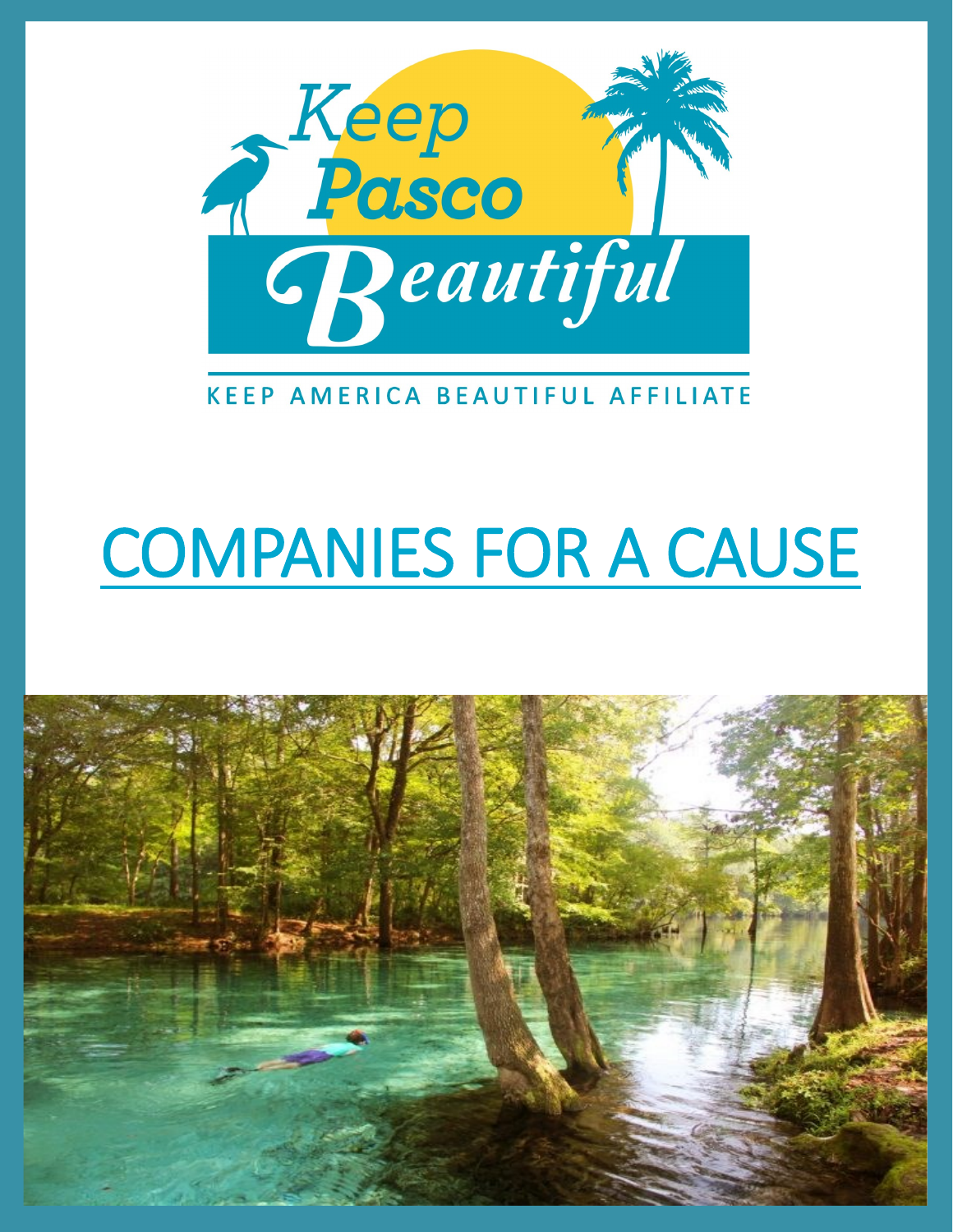## **KEEP PASCO BEAUTIFUL**

### OUR MISSION

Our Mission is to improve Pasco County by engaging the community in sustainable efforts to reduce litter, promote waste reduction, and encourage beautification.

### ABOUT US

Since 1992, Keep Pasco Beautiful (then, Keep Pasco Clean and Green) has facilitated service events and programs for Pasco County residents of all ages. Keep Pasco Beautiful, Inc. is a 501(c)3 nonprofit environmental organization that is self-supporting. We are a community coalition of volunteers from the public and private sectors, including government, education, business, industry, civic groups and individuals. For every \$1 we receive in government funding we raise \$3.50 through donations and volunteer hours.

Pasco County boarders the Gulf of Mexico with approximately 20 miles of mainland coast. Stormwater pollution is an issue in Pasco County, as many of the trash that enters the stormwater system ultimately ends up in the Gulf of Mexico. Marine debris is something that everyone has the power to prevent.

Keep Pasco Beautiful's Companies for a Cause will work with local businesses to:

- Provide education on how to prevent waste from entering our waters.
- Promote businesses to the public, highlighting the importance of sustainable business practices.
- Reduce trash at the source.

Our program will have a local benefit on stormwater pollution, while increasing marketing efforts for local businesses.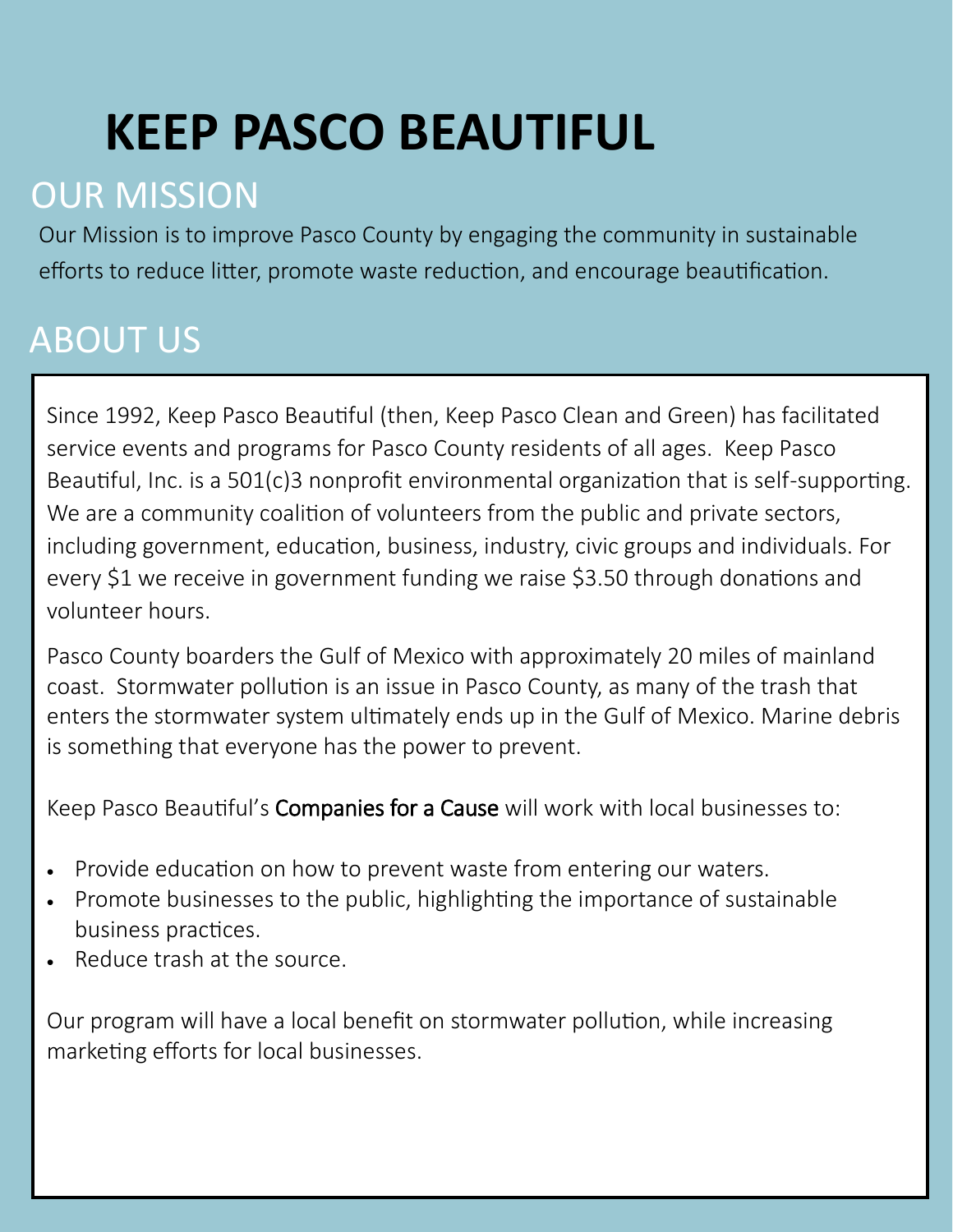### **COMMITMENT & AGREEMENT**

Join Keep Pasco Beautiful (KPB) in championing the movement to reduce litter and protect the environment by keeping our stormwater systems clean.

#### Keep Pasco Beautiful will:

- Educate partners on sustainable business practices to prevent stormwater pollution.
- Promote businesses through social media, the KPB website, and press release which will increase the marketing potential for partners.
- Supply promotional items for customers during the kickoff event.
- Publish a monthly blog article about a selected partner.
- Engage customers through monthly giveaways.
- Collaborate with stakeholders from USF's College of Global Sustainability and the Pasco County Department of Public Works.
- Provide window cling identifying business as Companies for a Cause partner.

#### Partners will:

- Share what your business is currently doing to reduce litter and keep the stormwater system clean.
- Commit to at least five strategies with full implementation by December 2022.
- Recertify annually through the application process.
- Display the window cling in the window/door of your business as well as other educational material upon certification.
- Educate customers about your commitment in the campaign.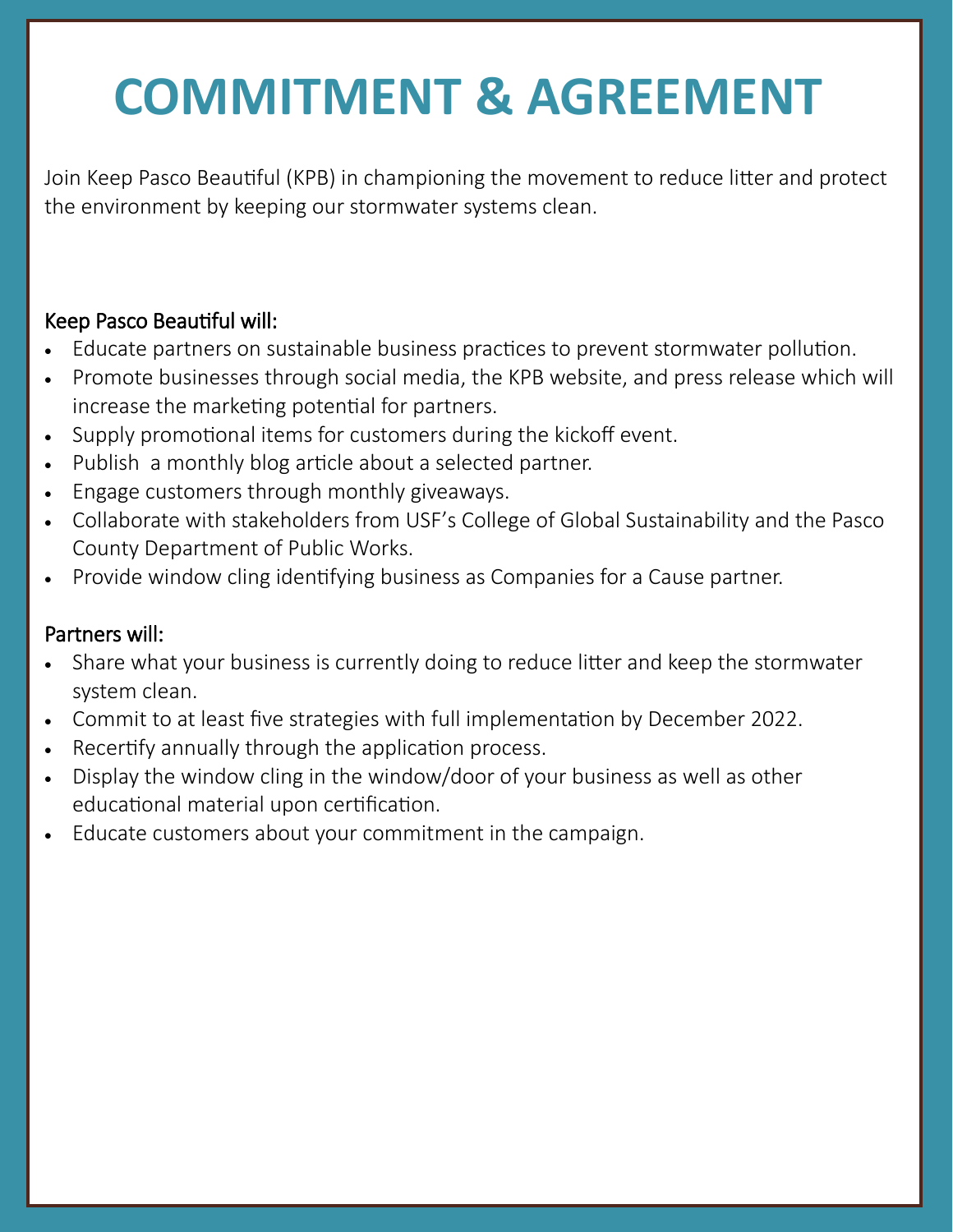### **SUSTAINABLE STRATEGIES**

- Provide a trash receptacle outside of the business that has a lid or reduced opening
- Provide a receptacle outside of the business for cigarette butts
- Provide staff time for employees to clean up the side walk, parking areas, and grass around business
- Participate in a commercial recycling program
- Offer plastic straws only upon request
- Use alternative material straws, such as paper, bamboo, glass, silicone, metal or compostable options
- No plastic bags offered for take-out/to-go orders
- Provide customers cloth or reusable bags made from recycled materials
- Offer incentive or discount for customers to bring their own reusable bags, cups or containers
- No Styrofoam for take-out/to-go orders
- Use only reusable tableware for onsite dining, such as metal or eco-friendly bamboo flatware
- Provide disposable tableware only upon request
- Provide reusable or edible/compostable cutlery for take-out
- Add vegetarian/vegan menu options
- Check your local recycling guidelines to make sure you are recycling correctly
- Choose locally sourced foods and products
- Provide bicycle parking
- Purchase green cleaning supplies that do not contain harmful chemicals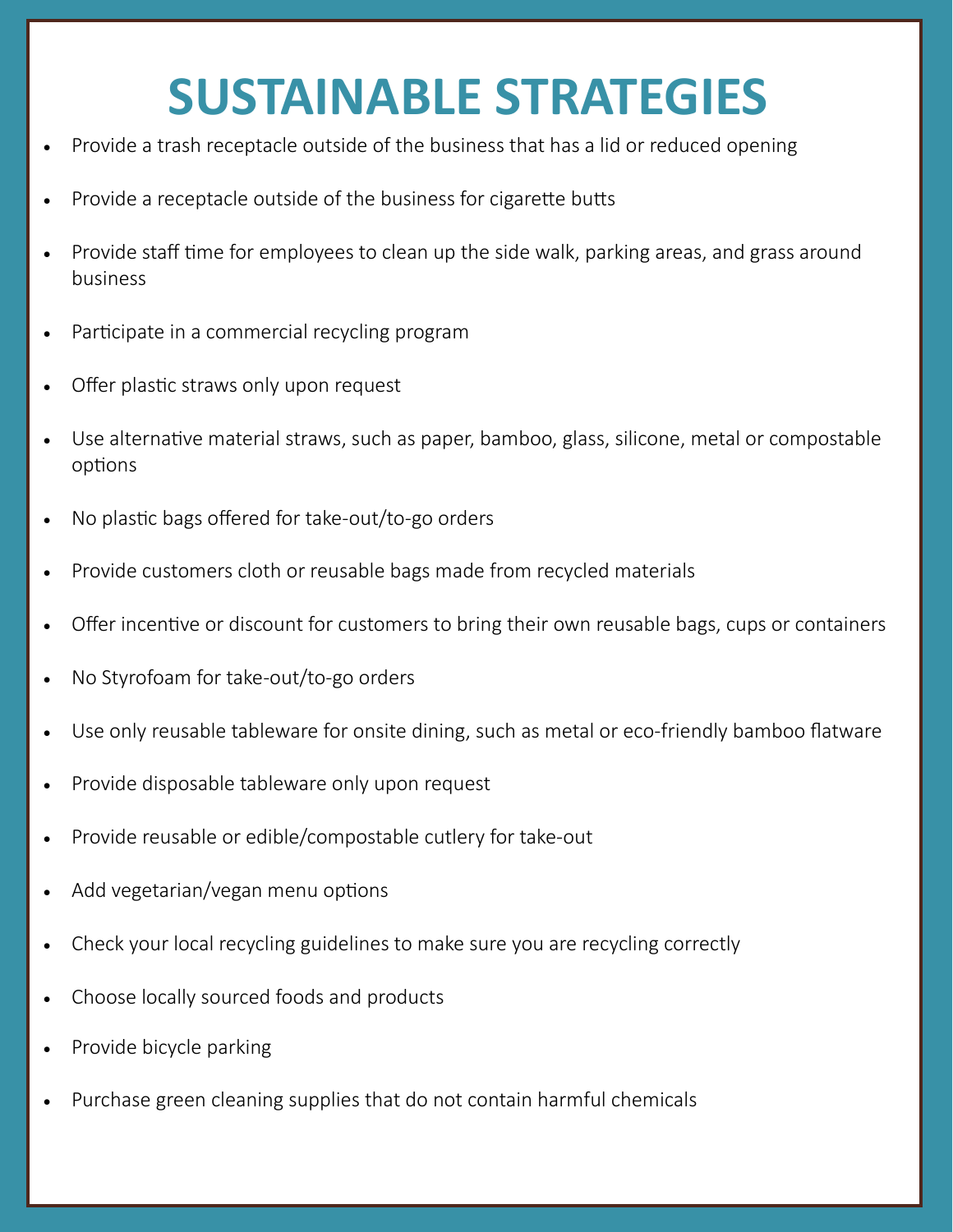### **SUSTAINABLE STRATEGIES**

- Consider energy efficiency solutions, such as installing LED lights/ solar outdoor lighting/ solar power panels
- Go paperless whenever is possible
- Choose green paper products
- Use products made with recycled materials, such as recycled cardboard and/or other paper items
- Opt for sustainable seafood options
- Donate leftover food
- Add your own sustainable actions. We encourage creativity!

Share your involvement with Companies for a Cause and your commitment to protect Pasco waters and reduce stormwater pollution on social media using #KeepPascoWatersBeautiful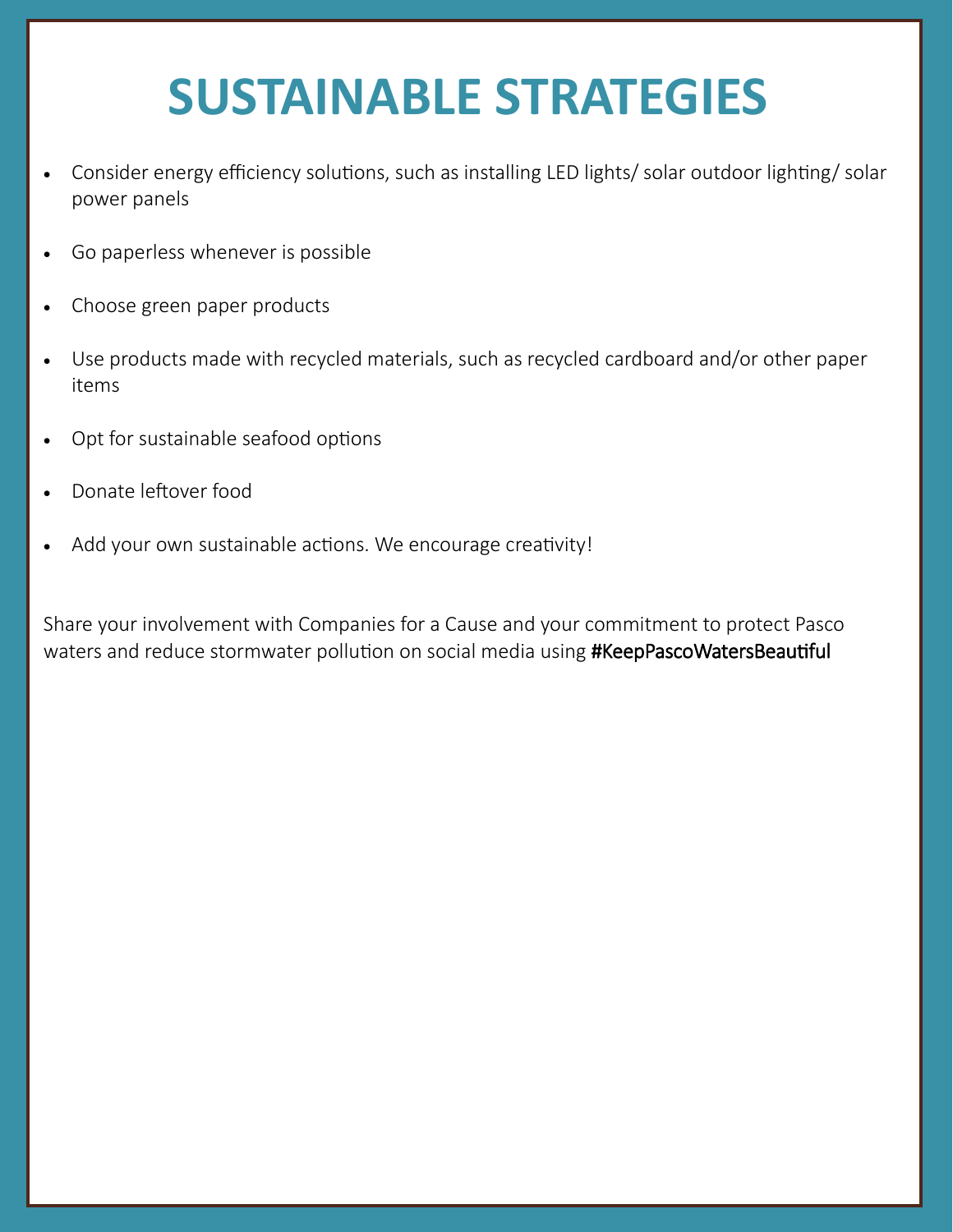## **EXPAND YOUR IMPACT**

#### **ENGAGE**

Adopt-A-Road is a volunteer program that picks up litter along Pasco County roads.

- This is a free program for Pasco County maintained roads where participants will receive supplies and training necessary.
- Each adoption group holds a minimum of 4 projects per year through a two-year contract.

Annual Cleanups bring the Pasco community together, promoting shared community responsibility by picking up litter.

- The Great American Cleanup is held in March, and is a partnership with Keep America Beautiful. In 2021, 659 volunteers at 37 locations throughout Pasco County volunteered for 1,531 hours and picked up 18.46 tons of trash.
- The Coastal Cleanup is a partnership with Ocean Conservancy that takes place in September. The 2020 cleanup had 922 volunteers that volunteered for 3,248 hours at 36 locations throughout Pasco County, picking up 19.52 tons of trash.

Community Events bring all ages together to celebrate the environment.

- The Pasco Upcycle & Arts Festival is an event that focuses on waste reduction. Its purpose is to change peoples' perceptions of what can be salvaged into not only something useful, but often times a work of art. This event is in November to coincide with America Recycles Day.
- Pasco County Earth Day has been celebrated on the fourth Saturday in April for over 20 years at Crews Lake Park in Shady Hills. There are numerous educational vendors that promote sustainability and teach all ages what they can do to have a positive impact on our planet.
- Our Arbor Day event is held on Florida Arbor Day, which is the third Friday in January. We distribute Florida native or Florida friendly trees at no charge to the community so they can plant them at their residences.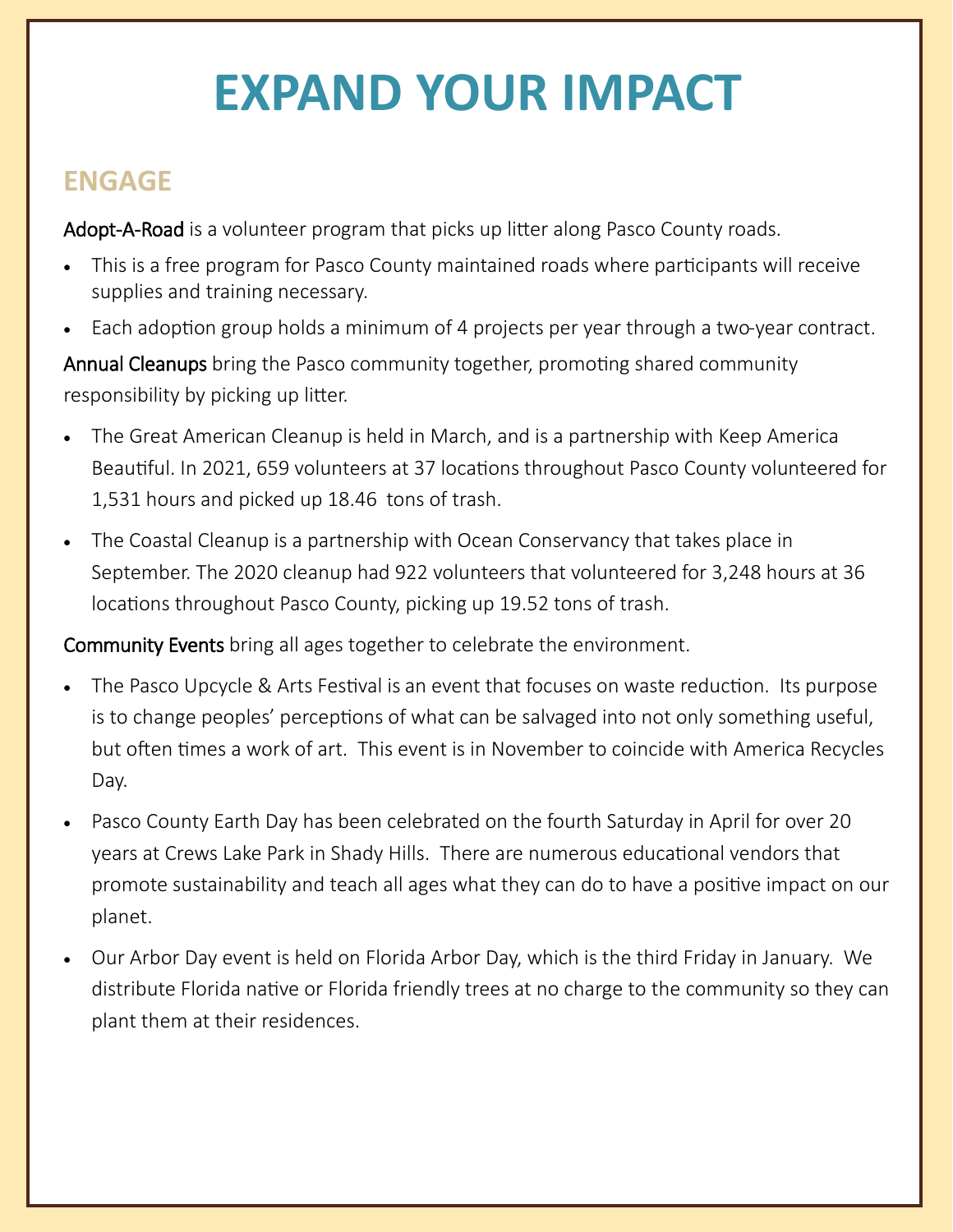### **PARTNERS**

This program is a partnership of organizations that have come together to create a more sustainable vision for Pasco County. Thank you all for doing your part to keep Pasco waters beautiful.















Photo Credits:

Front Cover: Florida Phoenix

Back Cover: U.S. Fish and Wildlife Services